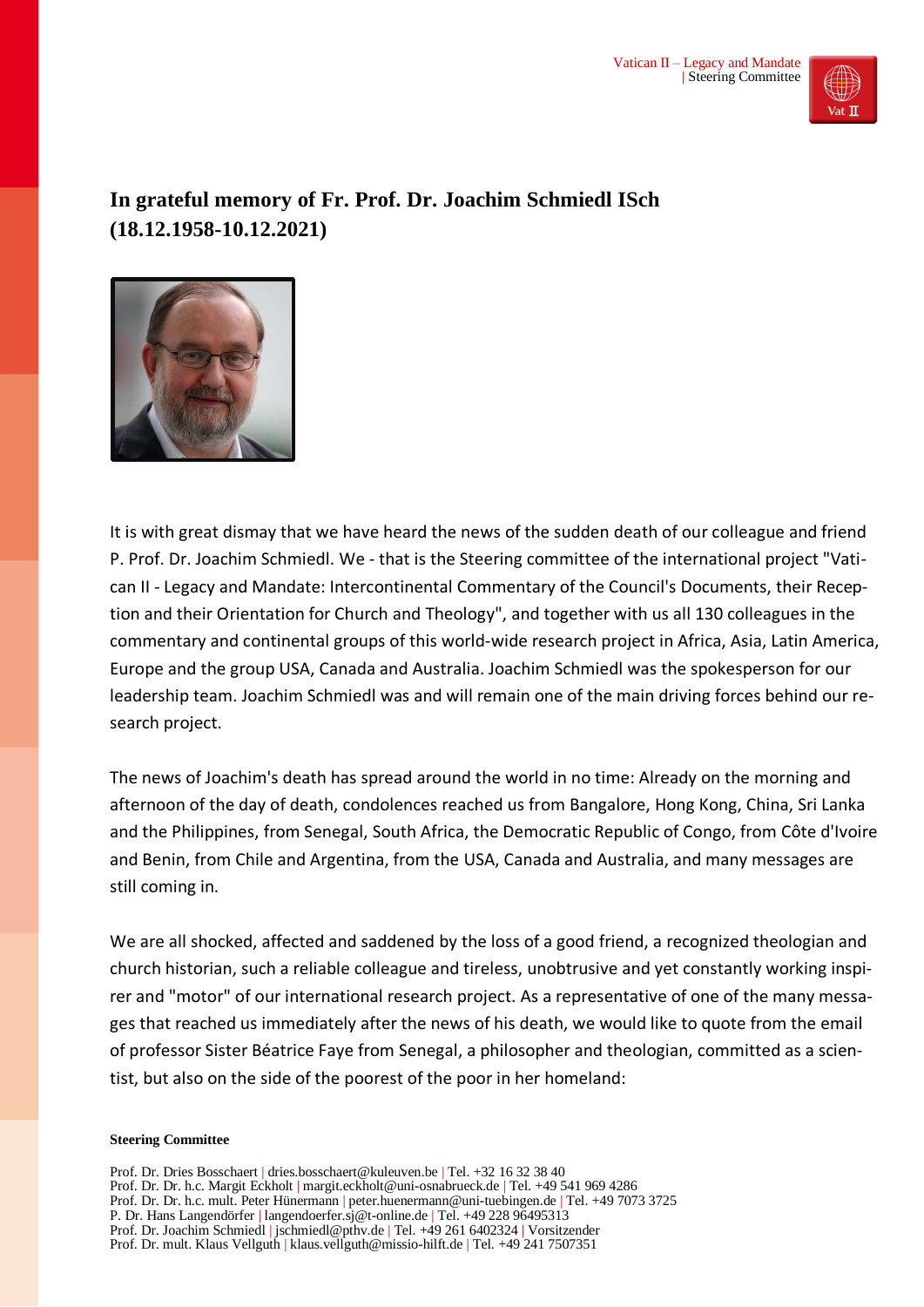*"Chers Tous et toutes,*

*C'est avec consternation que je viens d'apprendre la triste nouvelle du départ subit du Professeur Joachim Schmiedl. Il y a juste quelques, il animait le groupe Perfectae Caritatis en plus de notre groupe continental. Son ouverture et sa perspicacité m'ont toujours impressionnée. Je garde le souvenir de sa profondeur dans la réflexion sur tous les sujets que nous abordions tant au niveau du commentaire de PC qu'au niveau continental. Le devoir de Mémoire nous incombe de poursuivre ce qu'il a si bien commencé.*

*Merci à vous Professeur Joachim Schmiedl pour tout ce que vous nous avez apporté, pour tout cet héritage scientifique que nous avez legué.*

*Reçois la récompense du fidèle serviteur que vous avez été. Que le Dieu qui vient vous acceuille auprès de Lui. Repose en Paix*

*Recevez chers collègues mes sincères condoléances et bonne marche vers Noël."*

Yes, our colleague and friend Joachim Schmiedl has been the worldwide networking "motor" of our commentary project on the Second Vatican Council, which literally encompasses the world. His service to the reception of the Second Vatican Council as a priest, religious and scholar accompanied him from an early age: after completing his doctorate in church history with Arnold Angenendt in 1988 at the Faculty of Catholic Theology in Münster on "Marian Religiosity in Aachen" (Frömmigkeitsformen einer katholischen Industriestadt des 19. Jahrhunderts, Münster, Diss. theol. 1988), he presented, 10 years later, his habilitation at the same faculty with a topic that laid an important foundation stone for his research on the Second Vatican Council: "Das Konzil und die Orden: Krise und Erneuerung des gottgeweihten Lebens" (Patris-Verlag, Vallendar, 1999).

From 2001 to 2006 Joachim Schmiedl was a member of the working group for commentaries on the texts of the Second Vatican Council, a project led by Peter Hünermann and Bernd-Jochen Hilberath, whose six volumes were published by Herder between 2004 and 2006 and which represents an important starting point for our current intercontinental research network. Joachim Schmiedl had taken over the commentary on "Perfectae Caritatis", and then deepened the path of the reception of the Council in the German local Church, by bishops and the people of God, through a DFG research project. The fruits of this research are published in the publication "Dieses Ende ist eher ein Anfang. Die Rezeption des Zweiten Vatikanischen Konzils durch die deutschen Bischöfe (1959–1971)"/"This end is rather a beginning. The Reception of the Second Vatican Council by the German Bishops (1959- 1971"), Schöningh, Paderborn 2014. On the other hand, this project was the starting point for Joachim Schmiedl to deal with the synods after the Second Vatican Council in Europe in a European working group.

The next step towards an even greater internationality became possible with the start of the project "Vatican II - Legacy and Mandate" - a project whose foundation stone was laid in the various national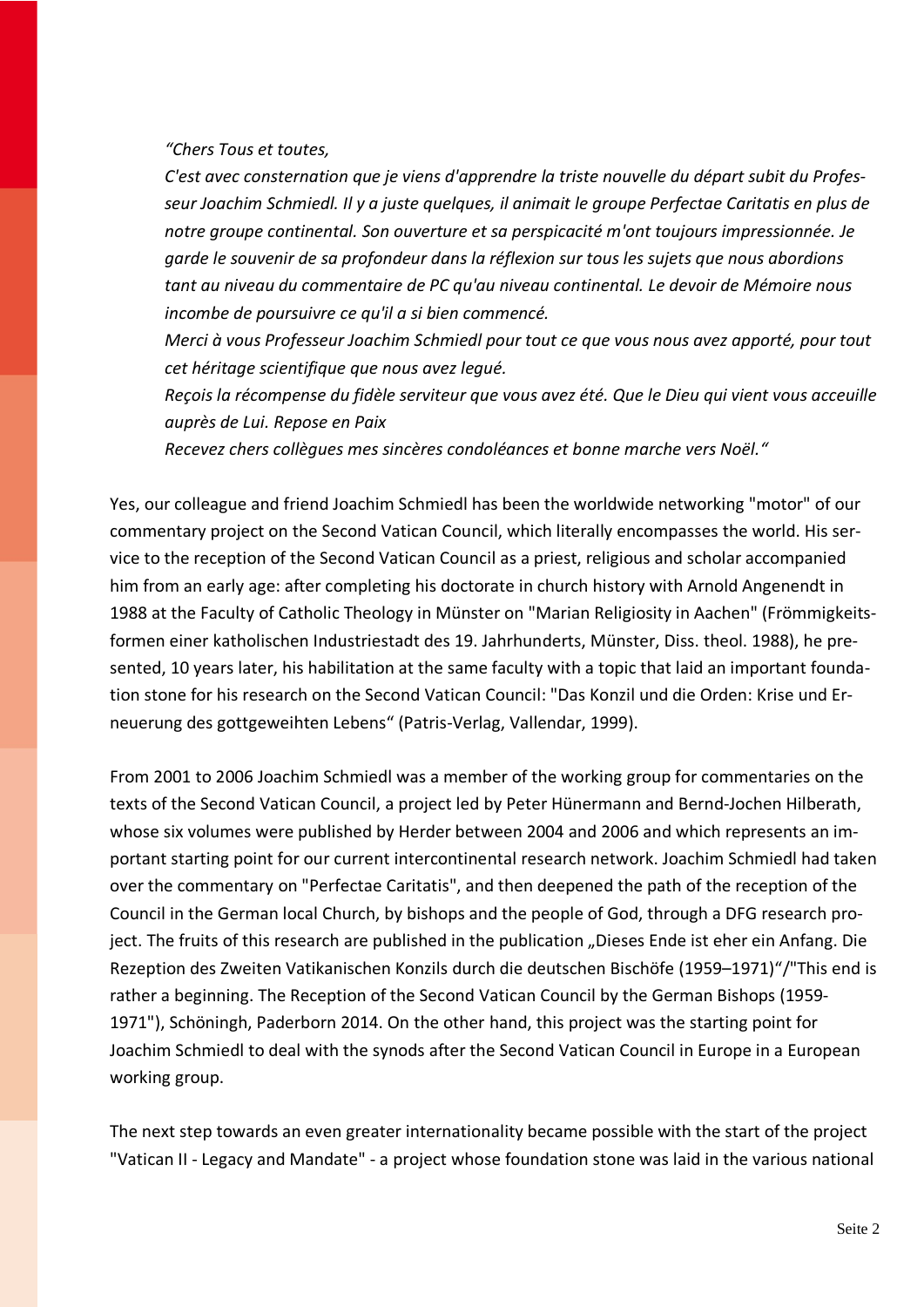and international celebrations on the occasion of the 50th anniversary of the conclusion of the Council in 2015. In various stages of work, at conferences at the Philosophical-Theological University of Vallendar (from which the Vincent Pallotti University emerged only a few days before Joachim Schmiedl's death) and in the house of his community on Mount Sion, an intercontinental research network has been welded together that stands on reliable and friendly foundations. This has only been possible because Joachim Schmiedl has not shied away from even the most arduous work: for example, the work on various project proposals in order to raise research funds for this cross-continental project.

The fact that today the international research network works closely together is due not least to the tireless work of our colleague and friend Joachim Schmiedl. He has been the project leader for the last four years, supported for three years by his research assistant Dr Gianmaria Zamagni. Joachim Schmiedl has convened and moderated the many working sessions of the leadership team - since the pandemic in digital mode - he has himself moderated three groups commenting on the Council documents "Perfectae Caritas", "Christus Dominus" and "Presbyterorum Ordinis" - he has chaired the Continental Group Europe and driven the production of a research volume of over 500 pages almost to its conclusion. He has never been absent from any of the numerous video conferences organised by the continental groups in Africa, Asia, Latin America and the USA/Canada/Australia group. If the light in his room was on early in the morning between one and half past three, it was due to the time slot of the USA/Canada/Australia working group and the time difference.

Prof. Dr. Shaji George Kochuthara, Dean of Dharmaram College in India and Head of the Asia Continental Group, a renowned theologian and ethicist, wrote to us the day of Joachim's death:

*"He was a very good person, committed to academic work and excellence, and especially guiding our project. Infact, in spite of his busy work, he was always finding time to participate in our meetings every month, and he was deeply interested in our work, and how we have been progressing. Let us thank God for all the gifts that we have received through him. Let us remember him in our prayers, that God may grant him eternal life!"*

In this grateful memory we feel committed to the life's work of Prof. Dr. Joachim Schmiedl and the good work we have done together and ask God to give us strength, wisdom and joy for this task in the years to come.

"Halleluja! Marana tha!", these were the last words of an email from Joachim Schmiedl to the steering committee three days before his sudden death, expressing his joy at the approval of a project application by the German Bishops' Conference. Yes, may we, in our grateful memory, join in these biblical words: The manger and the cross are carved from the same wood, Father Alfred Delp said, and Mary walked through the thorn forest. But these have borne roses. May these roses blossom in eternal joy for Joachim Schmiedl, and may they rain upon us.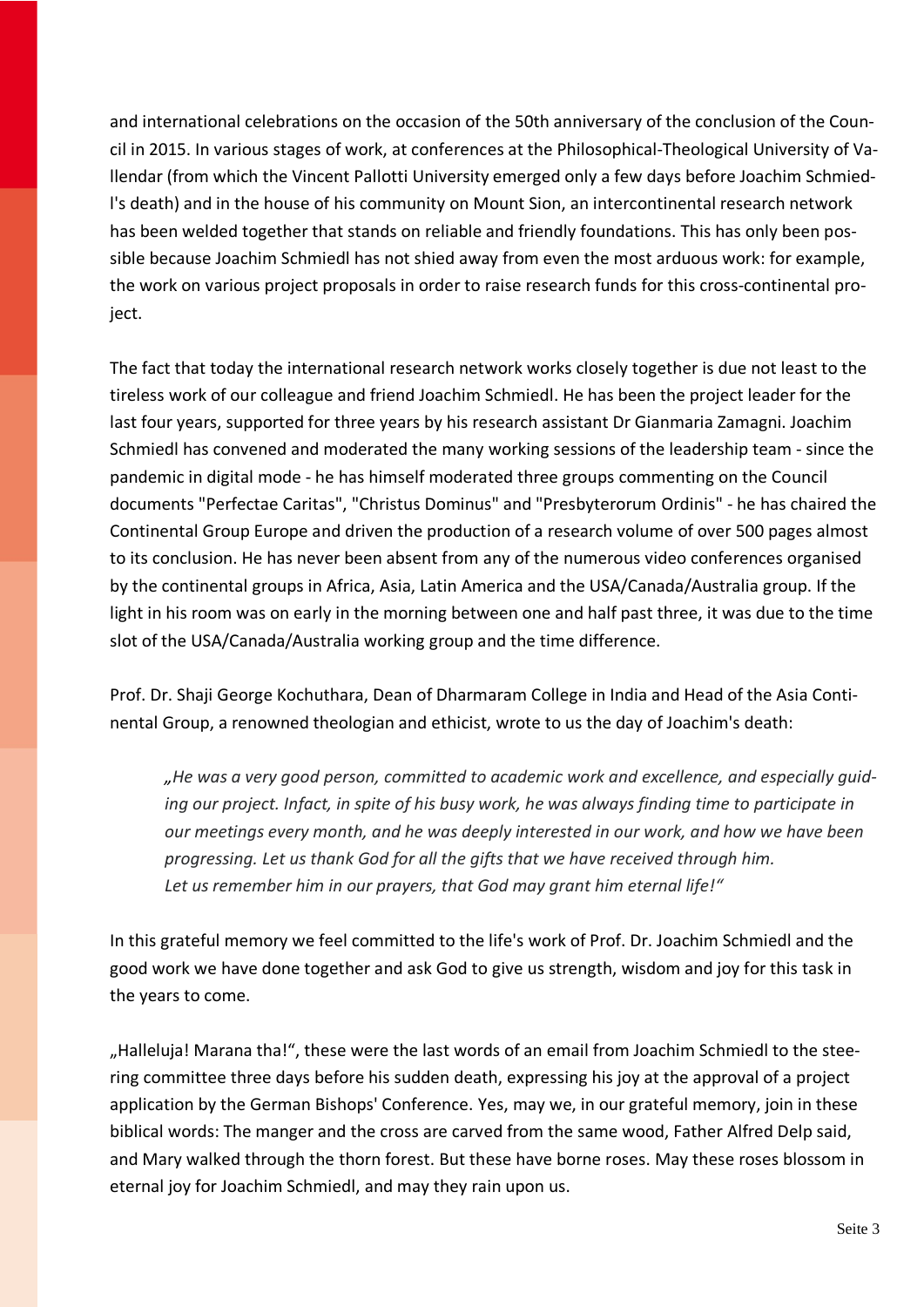The Steering Committee:

Prof. Dr. Dr. h.c. Margit Eckholt, Osnabrück Prof. Dr. Dries Bosschaert, Leuven/Belgien Prof. Dr. Dr. h.c. mult. Peter Hünermann, Tübingen P. Dr. Hans Langendörfer, Bonn Prof. Dr. mult. Klaus Vellguth, Vallendar/Aachen

12 december 2021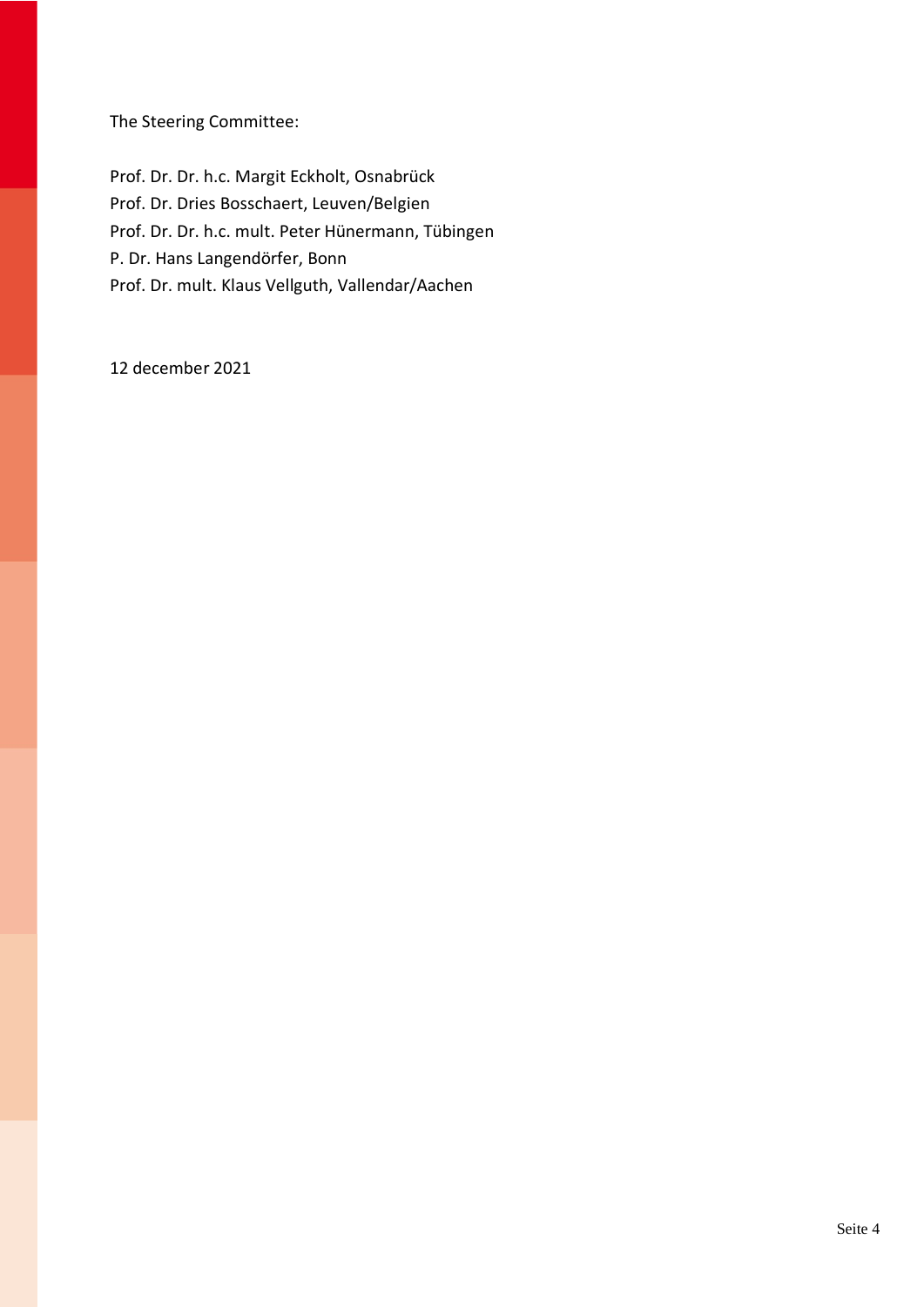## **In dankbarer Erinnerung an P. Prof. Dr. Joachim Schmiedl ISch (18.12.1958-10.12.2021)**



Mit großer Bestürzung haben wir die Nachricht vom plötzlichen Tod unseres Kollegen und Freundes P. Prof. Dr. Joachim Schmiedl vernommen. Wir – das ist das Leitungsteam des internationalen Projekts "Vatican II – Legacy and Mandate: Intercontinental Commentary of the Council's Documents, their Reception and their Orientation for Church and Theology", und zusammen mit uns alle 130 Kolleginnen und Kollegen in den Kommentar- und Kontinentalgruppen dieses weltweiten Forschungsprojektes in Afrika, Asien, Lateinamerika, Europa und der Gruppe USA, Kanada und Australien. Joachim Schmiedl war der Sprecher unseres Leitungsteams. Joachim Schmiedl war und ist einer der wesentlichen Impulsgeber unseres Forschungsprojektes – und wird es bleiben.

Die Nachricht von Joachims Tod hat sich in Windeseile weltweit ausgebreitet: Bereits am Vormittag und Nachmittag des Todestages haben uns Beileidsbekundungen aus Bangalore, Hongkong, China, Sri Lanka und den Philippinen, aus dem Senegal, Südafrika, der Demokratischen Republik Kongo, aus Côte d'Ivoire und Benin, aus Chile und Argentinien, aus den USA, Kanada und Australien erreicht, und viele Nachrichten gehen immer noch ein.

Bestürzt, betroffen und traurig sind wir alle angesichts des Verlustes eines guten Freundes, eines klugen Theologen und Kirchenhistorikers, eines so verlässlichen Kollegen und unermüdlichen, unaufdringlichen und doch stetig arbeitenden Inspirators und "Motors" unseres internationalen Forschungsprojekts. Stellvertretend für eine der vielen Nachrichten, die uns unmittelbar nach der Todesnachricht erreichte, möchten wir aus der Mail der Ordensschwester und Professorin Béatrice Faye aus dem Senegal zitieren, einer Philosophin und Theologin, engagiert als Wissenschaftlerin, aber auch an der Seite der Ärmsten der Armen in ihrer Heimat:

## *"Chers Tous et toutes,*

*C'est avec consternation que je viens d'apprendre la triste nouvelle du départ subit du Professeur Joachim Schmiedl. Il y a juste quelques, il animait le groupe Perfectae Caritatis en plus de notre groupe continental. Son ouverture et sa perspicacité m'ont toujours impressionnée. Je*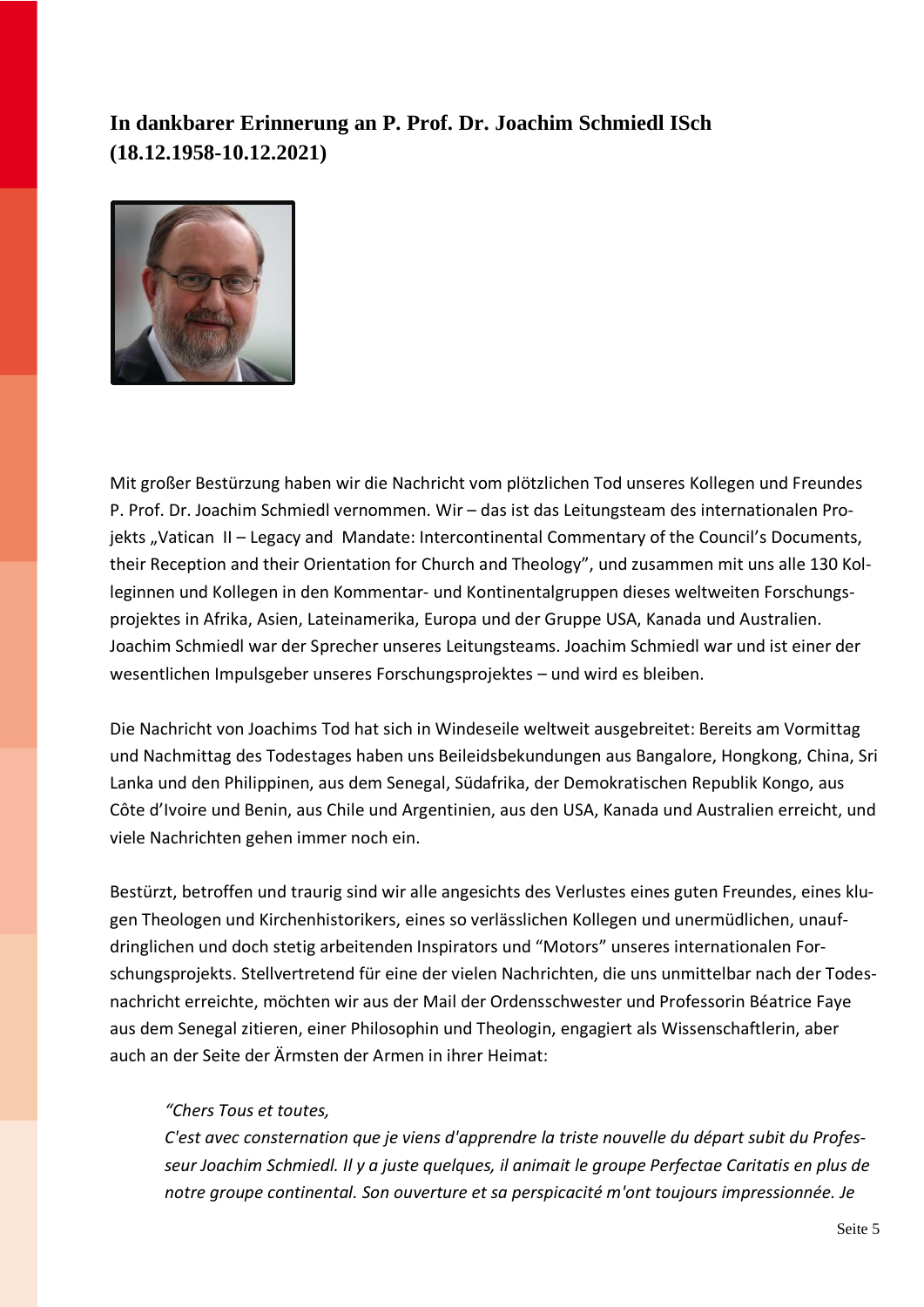*garde le souvenir de sa profondeur dans la réflexion sur tous les sujets que nous abordions tant au niveau du commentaire de PC qu'au niveau continental. Le devoir de Mémoire nous incombe de poursuivre ce qu'il a si bien commencé.*

*Merci à vous Professeur Joachim Schmiedl pour tout ce que vous nous avez apporté, pour tout cet héritage scientifique que nous avez legué.*

*Reçois la récompense du fidèle serviteur que vous avez été. Que le Dieu qui vient vous acceuille auprès de Lui. Repose en Paix*

*Recevez chers collègues mes sincères condoléances et bonne marche vers Noël."*

Ja, unser Kollege und Freund Joachim Schmiedl ist seit über vier Jahren der weltweit vernetzende "Motor" unseres Forschungsverbundes zum Zweiten Vatikanischen Konzil gewesen, der im wahrsten Sinn des Wortes die Welt umfasst. Der Dienst an der Rezeption des Zweiten Vatikanischen Konzils als Priester, Ordensmann und als Wissenschaftler hat ihn von früh an begleitet: nach seiner im Jahr 1988 an der Katholisch-theologischen Fakultät in Münster abgeschlossenen Promotion in Kirchengeschichte bei Arnold Angenendt zur "Marianischen Religiosität in Aachen" (Frömmigkeitsformen einer katholischen Industriestadt des 19. Jahrhunderts, Münster, Diss. theol. 1988) habilitierte er sich zehn Jahre später an derselben Fakultät mit einem Thema, das einen wichtigen Grundstein für seine wissenschaftliche Auseinandersetzung mit dem Zweiten Vatikanischen Konzil legte: "Das Konzil und die Orden: Krise und Erneuerung des gottgeweihten Lebens" (Patris-Verlag, Vallendar, 1999).

Von 2001 bis 2006 war Joachim Schmiedl Mitglied in der Arbeitsgruppe zur Kommentierung der Texte des Zweiten Vatikanischen Konzils, ein Projekt geleitet von Peter Hünermann und Bernd-Jochen Hilberath, dessen sechs Bände in den Jahren 2004 bis 2006 im Verlag Herder erschienen sind und das einen wichtigen Ausgangspunkt für den aktuellen interkontinentalen Forschungsverbund darstellt. Joachim Schmiedl hatte die Kommentierung von "Perfectae Caritatis" übernommen und danach über ein DFG-Forschungsprojekt den Weg der Rezeption des Konzils in der deutschen Ortskirche, durch Bischöfe und das Volk Gottes, vertieft. Dessen Früchte sind einerseits in der Publikation "Dieses Ende ist eher ein Anfang. Die Rezeption des Zweiten Vatikanischen Konzils durch die deutschen Bischöfe (1959–1971)" (Schöningh, Paderborn 2014) sichtbar geworden, andererseits war dieses Projekt für Joachim Schmiedl der Ausgangspunkt, sich in einer europäischen Arbeitsgruppe mit den Synoden nach dem Zweiten Vatikanischen Konzil in Europa auseinanderzusetzen.

Der weitere Schritt in eine noch größere Internationalität ist dann mit dem Beginn des Projekts "Vatican II – Legacy and Mandate" möglich geworden – ein Projekt, dessen Grundstein in den verschiedenen nationalen und internationalen Feiern anlässlich des 50-jährigen Konzilsabschlusses im Jahr 2015 gelegt worden ist. In verschiedenen Arbeitsschritten, auf Tagungen an der Philosophisch-Theologischen Hochschule Vallendar (aus der nur wenige Tage vor Joachim Schmiedls Tod die Vinzenz-Pallotti-University hervorgegangen ist) und im Haus seiner Kommunität auf dem Berg Sion ist ein interkontinentaler Forschungsverbund zusammengeschweißt worden, der auf verlässlichen und freundschaftlichen Füßen steht. Dies wurde nur möglich, weil Joachim Schmiedl selbst mühsamste Arbeiten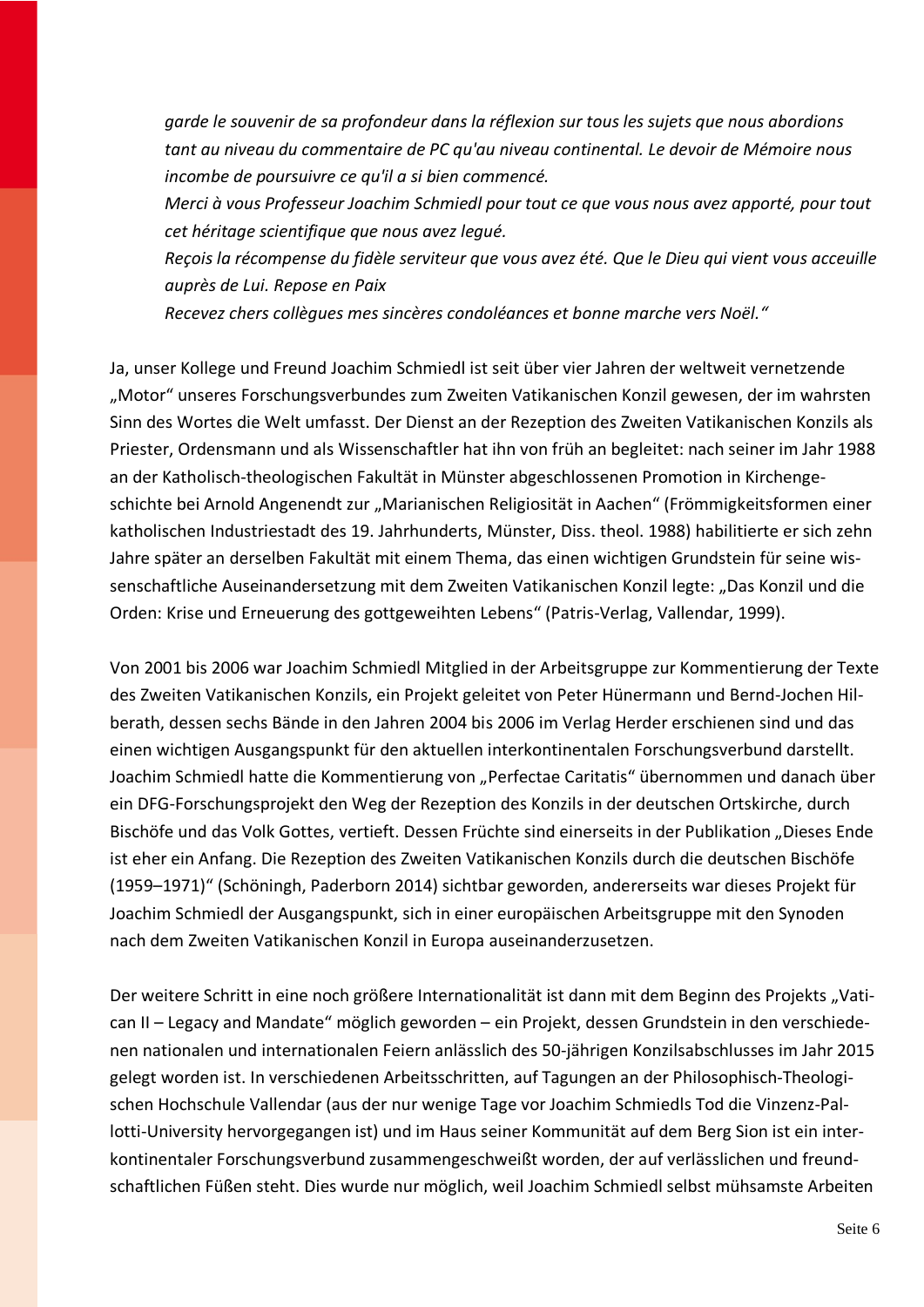nicht gescheut hat: So beispielsweise die Arbeit an unterschiedlichen Projektanträgen, um Forschungsmittel für dieses Kontinente übergreifende Projekt einzuwerben. Dass heute der internationale Forscherverbund eng zusammenarbeitet, ist nicht zuletzt der unermüdlichen Arbeit unseres Kollegen und Freundes Joachim Schmiedl zu verdanken. Er hat in den letzten vier Jahren die Projektleitung innegehabt, wobei er drei Jahre lang von seinem wissenschaftlichen Mitarbeiter Dr. Gianmaria Zamagni unterstützt. Joachim Schmiedl hat die vielen Arbeitssitzungen des Leitungsteams – seit der Pandemie im digitalen Modus – einberufen und moderiert, er hat selbst die Moderation von drei Gruppen zur Kommentierung der Konzilsdokumente "Perfectae Caritas", "Christus Dominus" und "Presbyterorum Ordinis" – übernommen, er hat die Kontinentalgruppe Europa geleitet und die Erstellung eines über 500 Seiten umfassenden Forschungsbanden fast bis zu seinem Abschluss vorangetrieben. An keiner der zahlreichen Videokonferenzen hat er je gefehlt, die die Kontinentalgruppen in Afrika, Asien, Lateinamerika und die Gruppe USA/Kanada/Australien organisiert haben. Wenn morgens früh zwischen eins und halb drei Uhr das Licht in seinem Zimmer gebrannt hat, dann war dies dem Zeitfenster der Arbeitsgruppe USA/Kanada/Australien und der Zeitverschiebung geschuldet.

Prof. Dr. Shaji George Kochuthara, Dekan des Dharmaram College in Indien und Leiter der Kontinentalgruppe Asien, ein renommierter Theologe und Ethiker, hat uns am Todestag von Joachim geschrieben:

*"He was a very good person, committed to academic work and excellence, and especially guiding our project. Infact, in spite of his busy work, he was always finding time to participate in our meetings every month, and he was deeply interested in our work, and how we have been progressing. Let us thank God for all the gifts that we have received through him. Let us remember him in our prayers, that God may grant him eternal life!"*

In dieser dankbaren Erinnerung fühlen wir uns dem Lebenswerk von Prof. Dr. Joachim Schmiedl und der guten gemeinsamen Arbeit verpflichtet und bitten Gott, uns für diese Aufgabe in den kommenden Jahren Kraft, Weisheit und Freude zu geben.

"Halleluja! Marana tha!", das waren die letzten Worte einer Mail von Joachim Schmiedl an das Leitungsteam drei Tage vor seinem plötzlichen Tod, um die Freude über die Bewilligung eines Projektantrags durch die Deutsche Bischofskonferenz zum Ausdruck zu bringen. Ja, mögen wir in unserer dankbaren Erinnerung in diese biblischen Worte einstimmen: Die Krippe und das Kreuz sind aus demselben Holz geschnitzt, so sagte es Pater Alfred Delp, und Maria ist durch den Dornwald gegangen. Aber diese haben Rosen getragen. Mögen diese Rosen blühen in der ewigen Freude für Joachim Schmiedl, und mögen sie regnen über uns.